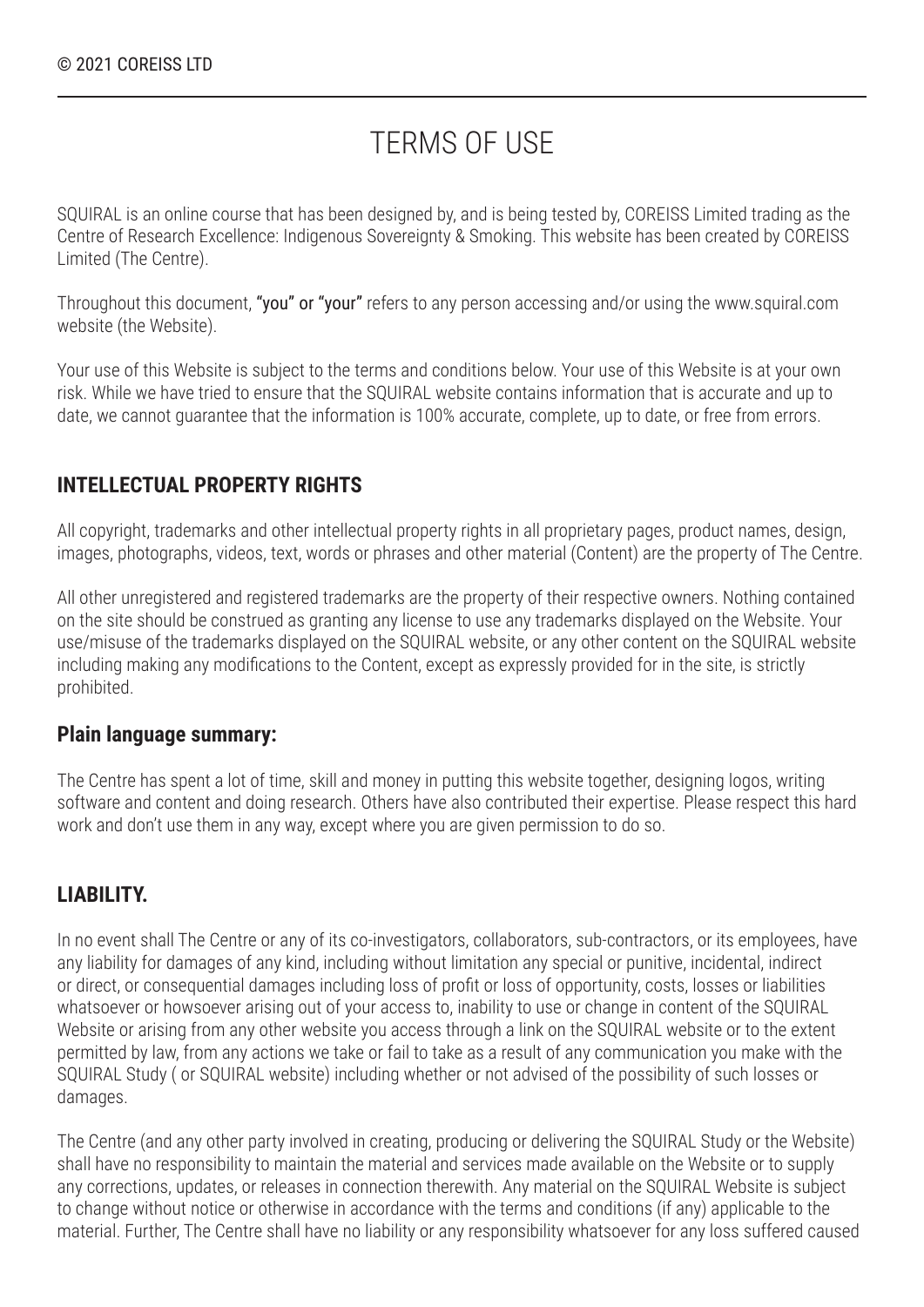by viruses that may infect your computer equipment or other property by reason of your use of, access to or downloading of any material from the SQUIRAL Website. If you choose to download material from the SQUIRAL Website you do so at your own risk.

To the maximum extent permitted by applicable law, you expressly waive all claims against The Centre, its collaborators and sub-contractors and their respective employees, suppliers and programmers that may arise from your use or access of the SQUIRAL Website.

#### **Plain language summary:**

Nobody from The Centre is responsible for any harm caused by you using the material provided. Downloading or using the material is at your own risk.

# PRIVACY POLICY

### **PRIVACY POLICY INTRODUCTION**

The Centre and www.squiral.com (we, us, our) complies with the New Zealand Privacy Act 1993 (the Act) when dealing with personal information. Personal information is information about an identifiable individual (a natural person). This policy sets out how we will collect, use, disclose and protect personal information provided by users of this website. This policy is separate from policies protecting any personal information provided by study participants. This policy does not limit or exclude any of your rights under the Act. If you wish to seek further information on the Act, see www.privacy.org.com.

### **CHANGES TO THIS POLICY.**

We may change this policy by uploading a revised policy onto the Website. The change will apply from the date that we upload the revised policy.

## **WHO DO WE COLLECT YOUR PERSONAL INFORMATION FROM**

We collect personal information about you from:

- when you provide that personal information to us, including via the website and any related service, through any registration or subscription process, through any contact with us (e.g. telephone call or email), or when you use our services and products.
- through third parties where you have authorised this or the information is publicly available. If possible, we will collect personal information from you directly.

### **HOW WE USE YOUR PERSONAL INFORMATION**

We will use your personal information: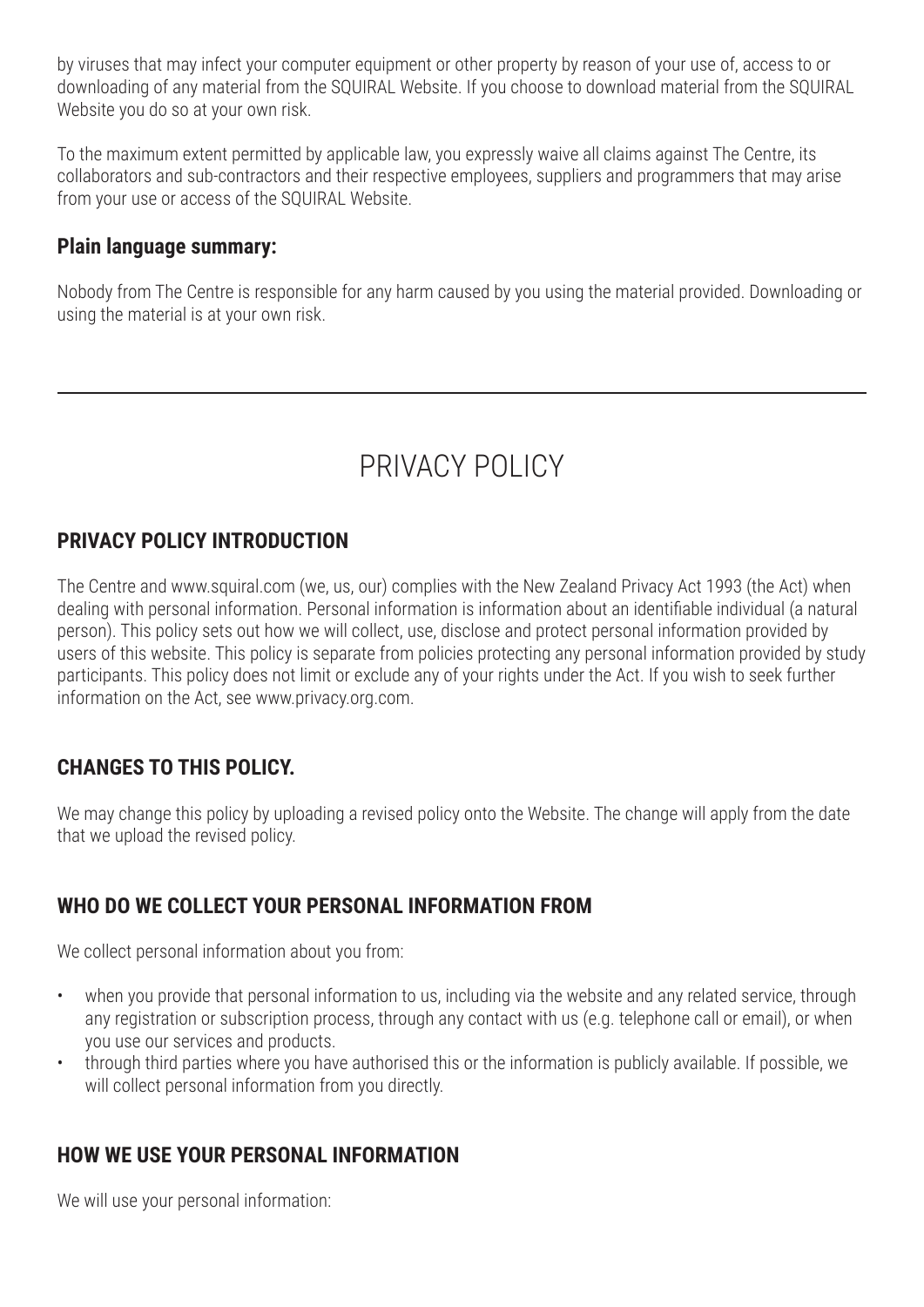- *• to verify your identity*
- *• to inform you about our studies and services and products if applicable, including contacting you electronically (e.g. by text or email for this purpose)*
- *• to improve the services that we provide to you*
- *• to respond to communications from you, including a complaint*
- *• to protect and/or enforce our legal rights and interests, including defending any claim*
- *• for any other purpose authorised by you or the Act.*

## **HOW WE MIGHT DISCLOSE WEBSITE USERS' PERSONAL INFORMATION**

For users of the website we may disclose personal information to:

- *• another company within our group*
- *• any business that supports our services and products, including any person that hosts or maintains any underlying IT system or data centre that we use to provide the website or other services and products*
- *• other third parties (for anonymised statistical information)*
- *• a person who can require us to supply your personal information (e.g. a regulatory authority)*
- *• any other person authorised by the Act or another law (e.g. a law enforcement agency)*
- *• any other person authorised by you.*

*A business that supports our services and products may be located outside New Zealand. This may mean your personal information is held and processed outside New Zealand.* 

## **PROTECTING YOUR PERSONAL INFORMATION**

We will take reasonable steps to keep your personal information safe from loss, unauthorised activity, or other misuse.

You may also have rights under the EU General Data Protection Regulation, to the following: erasure of personal information, restriction of processing information, restrictions of the transfer of information outside of New Zealand and data portability, the ability to object to processing and the right to lodge a complaint with a supervisory authority other than the New Zealand Privacy Commission.

## **ACCESSING AND CORRECTING YOUR PERSONAL INFORMATION**

Subject to certain grounds for refusal set out in the Act, you have the right to access your readily retrievable personal information that we hold and to request a correction to your personal information. Before you exercise this right, we will need evidence to confirm that you are the individual to whom the personal information relates. In respect of a request for correction, if we think the correction is reasonable and we are reasonably able to change the personal information, we will make the correction. If we do not make the correction, we will take reasonable steps to note on the personal information that you requested the correction. If you want to exercise either of the above rights, email us via the Contact page on the Website. Your email should provide evidence of who you are and set out the details of your request (e.g. the personal information, or the correction, that you are requesting).

### **INTERNET USE**

While we take reasonable steps to maintain secure internet connections, if you provide us with personal information over the internet, the provision of that information is at your own risk. If you follow a link on